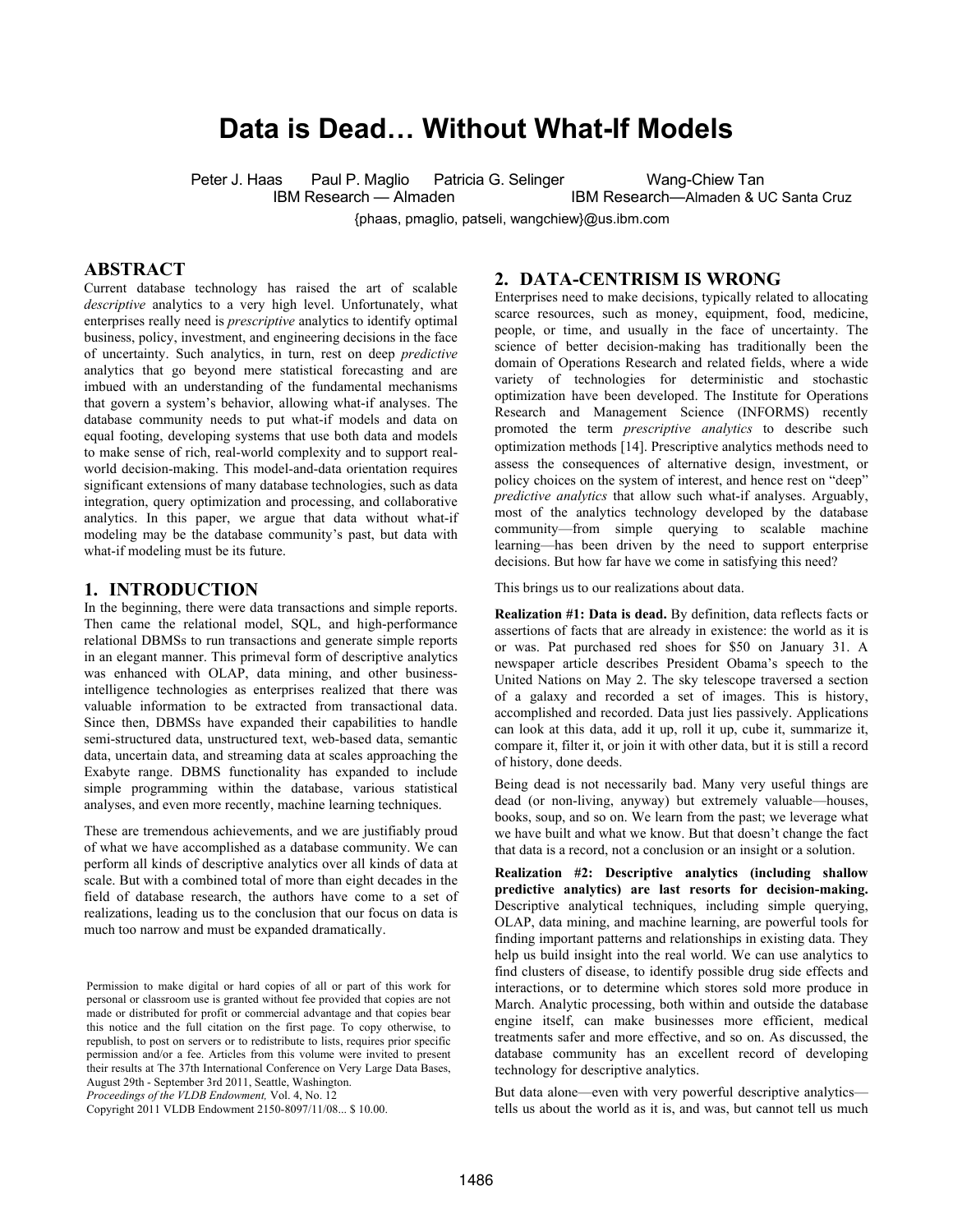about the world as it might be. To deal with an uncertain future, decision makers sometimes resort to "shallow" predictive analytics, by which we mean statistical techniques that simply extrapolate into the future the patterns and relationships observed in historical or training data. Examples include time-series forecasting models for home values or neural-network classifiers that predict whether a borrower will default on a home mortgage. Such predictions work well only if the future is fundamentally like the past, e.g., if historical home-value trends continue or if home-loan borrowers continue to behave as they have in the past. This approach is notoriously brittle: shallow predictive models do not allow reliable extrapolation to scenarios other than those that produced the historical or training data, and this lack of what-if capability can result in disastrous consequences when used as a basis for decision making. We resort to descriptions and extrapolations only when we lack access to domain experts.

**Realization #3: We can understand so much more if we move from descriptive to deep predictive analytics that are modeland data-driven.** Robust decisions are based on a thorough understanding of first principles, causes, and interconnections between system elements. This goal of understanding is the province of deep predictive analytics, and usually requires domain expertise. Take weather prediction. Descriptive analytics, such as time-series modeling, can tell us about historical weather patterns and perhaps be used to forecast the amount of rainfall over the next couple of days. Such techniques alone cannot help us predict the effects of, say, changes in air pollution laws upon climate. Analysis of such complex what-if questions calls for the sorts of weather models and simulations developed over decades by experts in hydrology, atmospheric science, and so on. These dynamic models are built from first principles (the equations of Newtonian mechanics, thermodynamics, radiative transfer, etc.), and embody deep knowledge and expertise. In general, good decision making rests on what-if models built from an understanding of causes and effects.

Many systems, such as sales, weather, transportation, biology, and healthcare, have been studied individually by domain experts using first-principles simulation models. This is all really a part of a bigger life cycle: data and information feed experts who form hypotheses, create models based on domain knowledge (science and engineering, economics, etc.) and data, validate the models against data, and use the models for prediction. Modeling exercises, in turn, provide guidance and direction in obtaining further data. Expert models developed via this cycle yield better accuracy than just statistical methods against plain data. We could not, for example, derive a weather prediction model by merely analyzing weather data, nor should we try, because weather experts already have tremendous knowledge that can be exploited.

Of course, data analysis can point the way for experts to look deeper; e.g., spot pancreatic cancer clusters so that experts can explore whether they are caused by groundwater chemicals, genetic components of disease, or other factors. But experts know so much more than can be discovered in the data or represented by even the best semantic descriptions and ontologies. Looking at data alone is a last resort, an admission that we have no other knowledge. Projecting sales of red shoes in Tucson in May via analytics may be made even more accurate and even more understandable if combined with the psychology of buying habits through agent-based modeling or a deep model of the impact of media and advertising.

So the data work we've all focused on for  $30+$  years is just half the story. As a community, we must incorporate models—not merely R scripts and user-defined functions—into our thinking, aiming ultimately to provide a more complete picture of how things work.

**Realization #4: This is especially true when trying to solve complex problems involving systems of systems.** No one expert understands the workings of large complex systems that emerge from the interactions of already complex systems. A prime example is the health system, which includes not only healthcare and treatments but also advertising, education, agriculture, transportation, economics, government policies, and so on [6]. Perhaps the best way to make sense of these is to combine models into larger composite system models (e.g., [4]), just as today we combine data in joins, subqueries, mashups, cubes, and so on.

To do this, the key challenge is to facilitate integration of datasets, along with existing heterogeneous simulation models, statistical models, and optimization models, for the type of whatif analysis that underlies prescriptive analytics. One research question is whether such models-and-data integration can be made feasible, practical, flexible, cost-effective, and usable. The Splash research prototype under development at IBM is our first attempt to address this question more broadly.

## **3. THE MODELS-AND-DATA APPROACH**

Splash is a platform for integrating multiple deep domain models (especially dynamic simulation models) and data sources, making it easy to perform what-if analyses on a complex system of systems [2]. Splash differs from standard simulation interoperability techniques [2][9], in which models are simultaneously executed and tightly coupled. For these, detailed knowledge of the participating models, and sometimes significant changes to the code, are required to achieve interoperability. In contrast, models in Splash are loosely coupled, meaning they can execute independently and communicate mainly via data, either through files, databases, or web-service calls.

Consider a hypothetical policymaking scenario in which policymakers must understand which combination of interventions is most cost-effective for reducing obesity in the population. Specifically, the goal is to reduce population bodymass index (BMI) by a certain percentage. The possible considerations to reduce BMI include:

- 1. What if the transportation infrastructure in a certain neighborhood is improved?
- 2. What if a supermarket that sells healthy and reasonablypriced food is built at a specific location?
- 3. What if more exercise facilities are built in certain neighborhoods?

Clearly, these what-if questions involve diverse factors transportation, shopping, and exercise facilities—and they are difficult to answer without deep predictive analytics [11]. In fact, even with these three types of interventions, many combinations of parameters are possible, and they must be analyzed systematically to identify effective strategies for reducing obesity. Splash can be used to help determine the right combination—all the way from constructing a system of interacting models and data to analyzing what-if scenarios.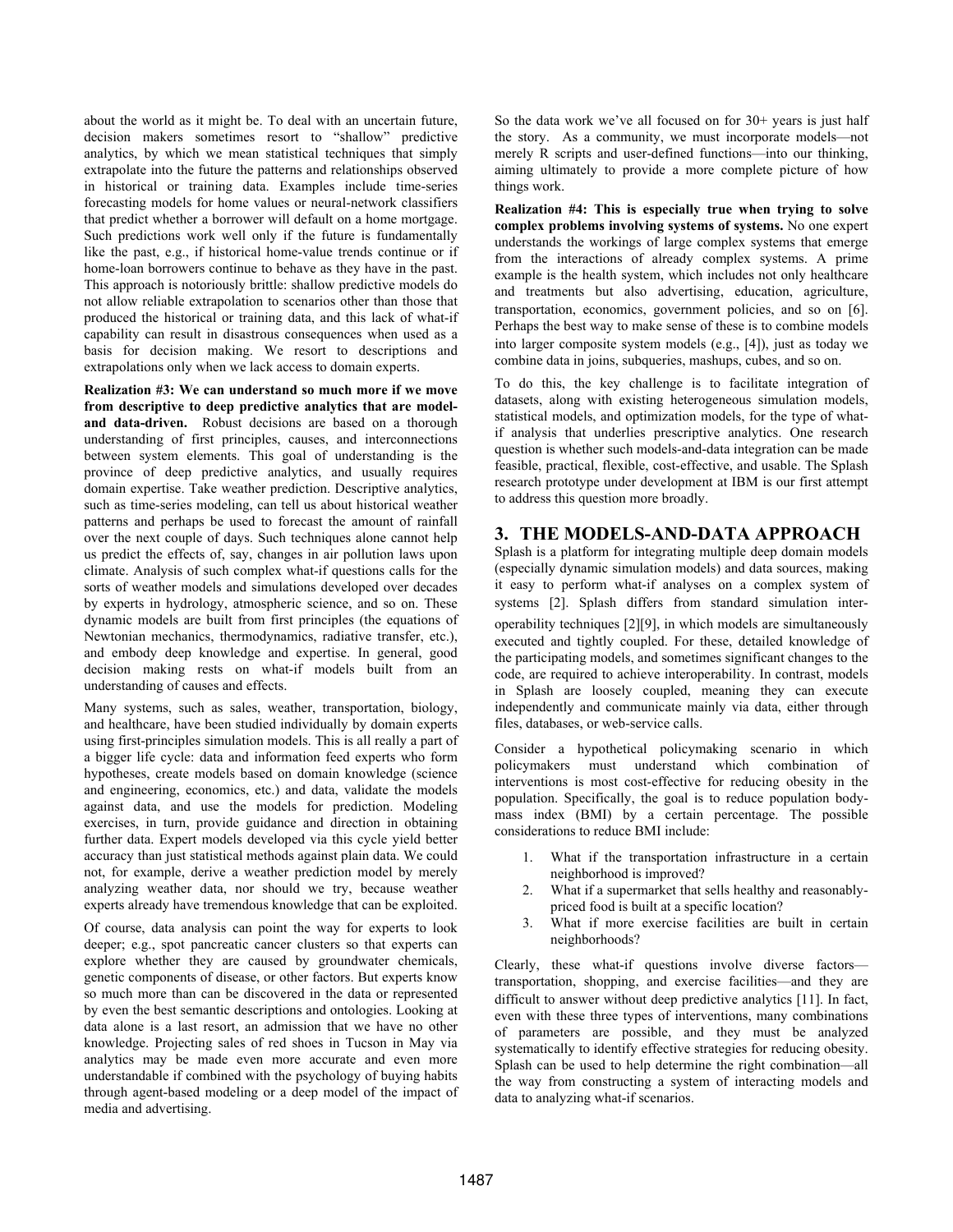For the obesity scenario above, we created a composite model in Splash that takes account of individual food and activity choices, neighborhood traffic patterns, and the relationship between calorie intake and BMI (see Figure 1). Specifically, the composite model integrates (a) VISUM [13], a commercial traffic flow simulation software package that can simulate different modes of public and private transport to determine the impact of traffic demand; (b) an agent-based model that simulates the grocerystore shopping behavior of households over time [1], taking account of food preferences, travel times to the grocery stores, and social factors, such as where neighbors shop; (c) a stochastic discrete-event simulation model of the use of exercise facilities; and (d) a Hall-Chow differential equation model of changes in BMI [12] based on daily food consumption and physical activity. The output of the composite model is a time series of BMI values for each population member. These time series can be aggregated, visualized, and subjected to statistical analysis.

In addition, we incorporated disparate data sources to feed the models for our what-if analyses. Specifically, we used: (a) GIS data for a specific urban area, including road networks and zone configurations; (b) demographic data containing information about each person in a household, including age, weight, height, as well as nutritional characteristics of the food sold at each store; and (c) facility data containing information about types of exercise facilities that are used by the exercise model.



#### **Figure 1. Our integration of four obesity-related models with three datasets in an effort to help policymakers understand how one should invest—in transportation, store incentives, exercise facilities, in order to reduce obesity.**

In building the composite obesity model, we had to create a workflow of model execution and data flow, along with two specific data mappings to put the models and data sources together. (Simulation models can produce huge amounts of data, so scalability is an issue here—the prototype uses Hadoop to combine model outputs and demographic data.) To design data mappings in general, Splash currently relies on Clio++, an extension of the Clio [5] mapping-design tool. Clio was originally developed in the context of data integration and data exchange to generate a mapping between source and target schemas through a visual interface. The Clio enhancements were needed to generate *simulation-specific mappings* that can handle mismatches in time

and space that commonly occur between different simulation models. For example, the BMI model expects a time series where each simulation tick means one day has passed, but in the output of the shopping model, each simulation tick means two days have passed. Clio++ therefore generates a mapping that performs a time interpolation of the shopping-model output. Similarly, a geospatial alignment is performed between the zones in the VISUM model and the grid coordinates of the shopping model.

To understand the semantics of models and to support both design-time model composition and run-time model execution, Splash uses metadata about models and datasets. Each model and data in the Splash repository is associated with a description. The description of a data source includes the schema, where the data is located, and other metadata such as ownership. The description of a model includes the type of simulation model, the input and output schemas of the model, the interpretation of time and space in the model, the invocation command, and so forth.

 The Splash approach leverages the power of a community of experts and a range of individual modeling techniques, such as discrete-event modeling [10], agent-based modeling [3], or system dynamics modeling [15], to deal with complex systems of systems. There have actually been a couple of efforts in the database community to combine what-if models and data in a fundamental way [8][17], but these have focused on individual models and not composite modeling, and indeed could be integrated into the Splash framework.

### **4. RESEARCH CHALLENGES**

Putting models and data on equal footing opens up many directions for research. Indeed, we see many basic research problems for creating models-and-data-oriented "databases" that natively support what-if analyses:

**Searching for compatible models, data, and mappings.** For different domain experts to collaborate on solving complex problems involving systems of systems, Splash must make it easy for each expert to search for models, data, and mappings that complement his or her area of expertise. Such a feature is crucial for the reuse of models, data, and mappings previously developed by the broad scientific and engineering communities. How can we help a domain expert easily find models, data, and mappings that are relevant and compatible, both functionally and semantically? The answers involve enhancements to (semantic) search technologies and repository management. Privacy and security issues are also relevant here.

**Simulation-oriented mapping generation**. Simulation models are usually dynamic, evolving over space and time, and are often stochastic as well. Integrating such models and data requires techniques that go well beyond traditional algorithms for data integration and mapping generation. We know how to describe ordinary datasets through schemas and how to semi-automatically generate mappings between schemas. Can we extend this technology to simulation-specific mappings? Such mapping systems would need to deal with issues such as time and space alignment, automatic matching of measurement units, hierarchical models with data at different resolutions, and complex data transformations—e.g., converting raw stochastic simulation outputs to histograms that represent a steady-state probability distribution of a system characteristic of interest.